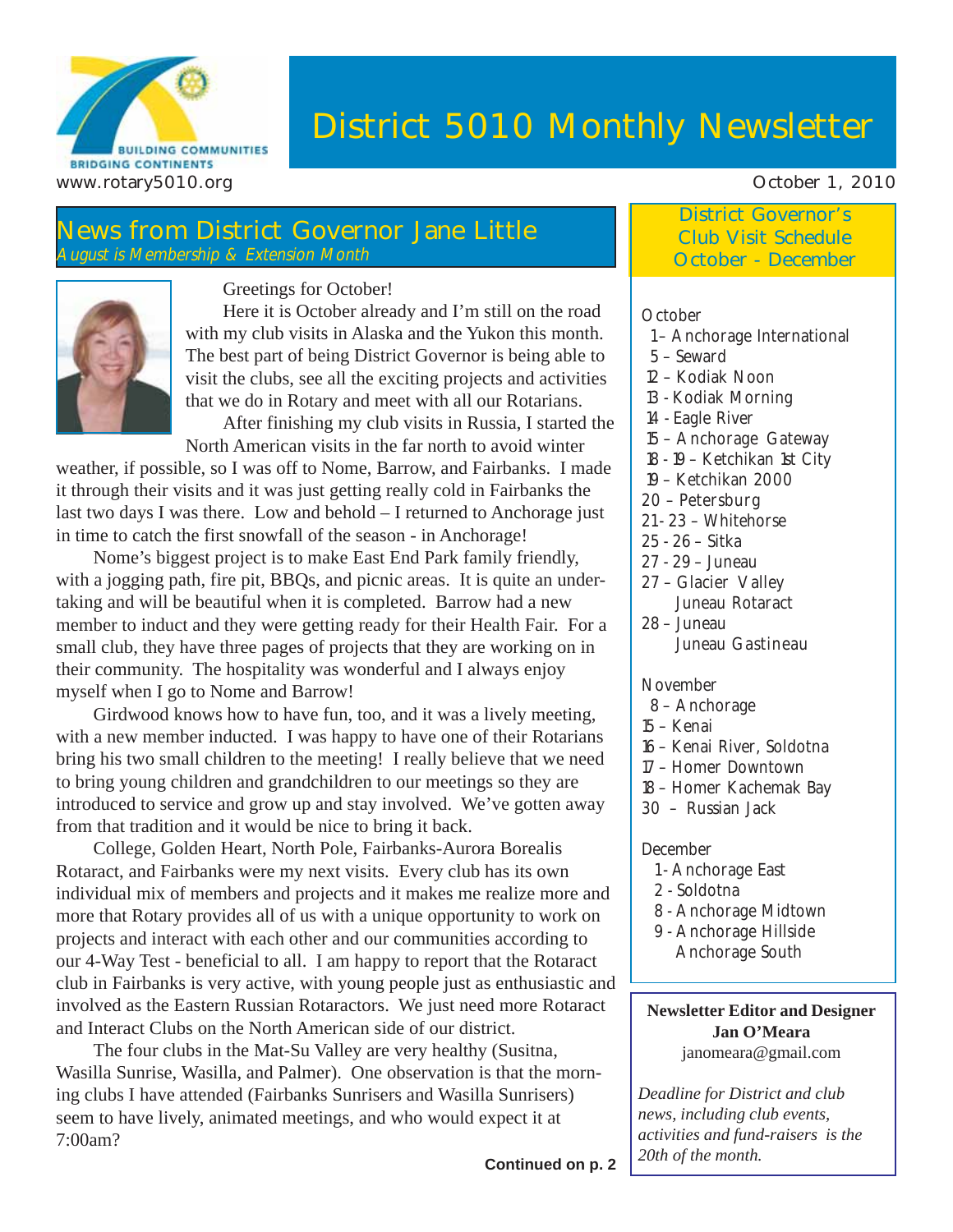## **News from District Governor Jane Little Continued from page 1**

## **Where's Jane this month?**

My Assistant Governors are taking such good care of me that I don't have to worry about the club visit details and I'm able to spend time with club members at the meetings when I arrive. I enjoy hearing about all the projects and fund-raising activities and I am delighted that there is so much support for the End Polio Now program!

Remember November is Rotary Foundation Month and I look forward to hearing what you have planned to support The Rotary Foundation. Until next month…

Let's keep on Building Communities …. Bridging Continents!



**[Russian Translation on Page 3]**



## **World Polio Day inspires 2-for-1 recognition by John T. Osterlund, General Manager, Rotary Foundation**

As you may know, Sunday, 24 October 2010 is World Polio Day. In honor of World Polio Day, The Rotary Foundation is happy to announce 2-for-1 recognition points for every on-line contribution of US\$100 or more made to PolioPlus during October 18-24, 2010.

Rotarians may go to www.rotary.org/contribute to make their on-line contribution. They will need to have registered with Rotary's Member Access, which gives members access to on-line services and features. Register for Member Access at www.rotary.org/memberaccess.

Please note that contributions on www.rotary.org/contribute are in US dollars and will receive a US tax receipt. Donors will need to print the tax receipt at the time of donation. Also,

on-line contributions cannot be made on behalf of another individual, club or district.

We expect to have a high volume of on-line traffic associated with this promotion. Please allow 4-6 weeks for the promotional points to appear. Once the promo-

tional points have appeared in their accounts, donors may request their recognition materials.

I hope you will join me in contributing on-line to PolioPlus in honor of World Polio Day. Together we will End Polio Now.

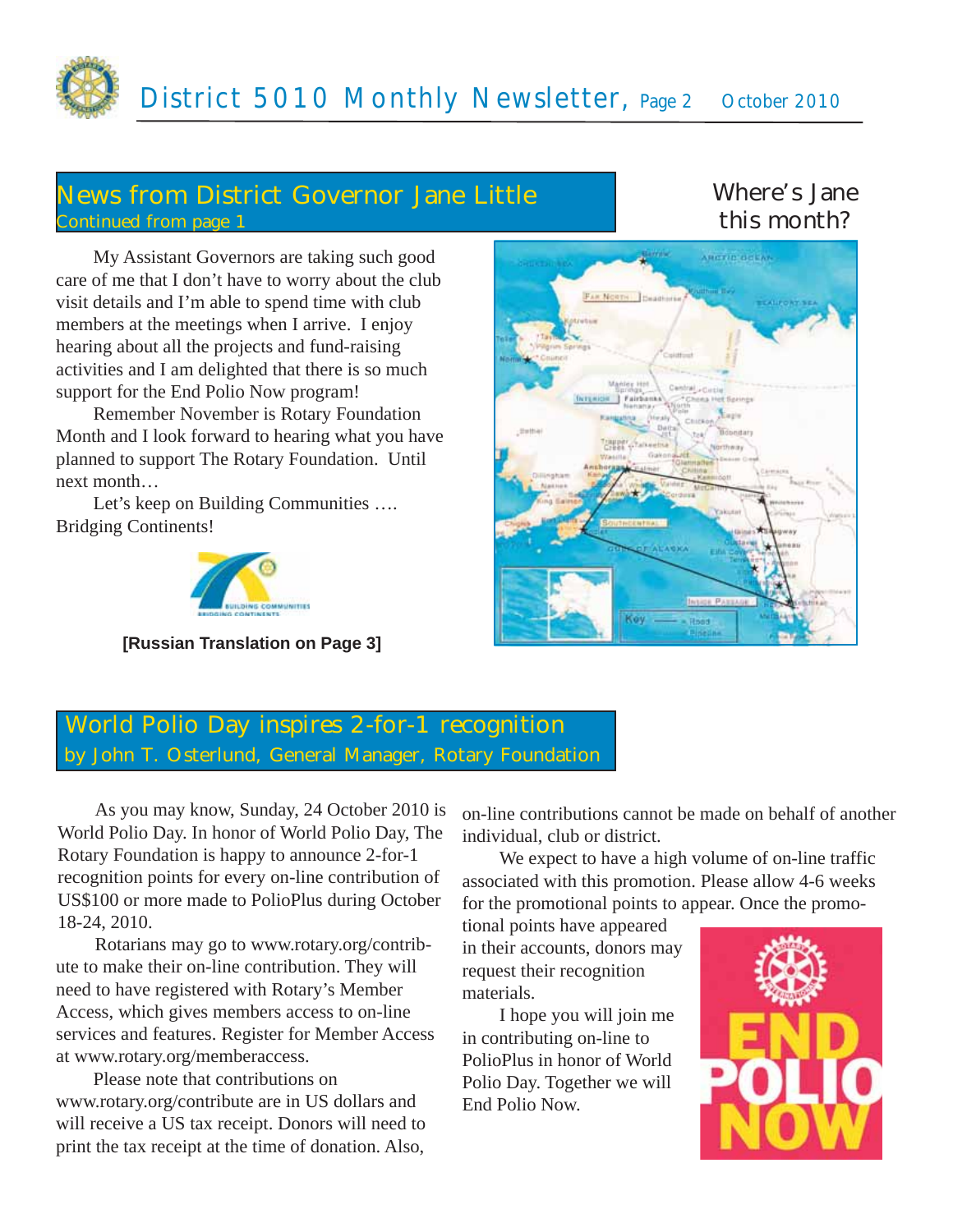

## **News from District Governor Jane Little Continued from page 2**

#### Октябрьские новости!

Вот и наступил октябрь, а я все еще посещаю клубы на Аляске и Юкон. Возможность посетить клубы, ознакомиться с проектами и деятельностью клубов, встреча с ротарианцами - вот что является самой прекрасной обязанностью Губернатора.

После завершения поездки по российским клубам, т.к. впереди зима я начала посещение клубов Аляски и Юкона с самых северных клубов – Ноум, Барроу и Фейрбанкс. Я уже заканчивала посещение клубов в Фейрбанксе, когда там наступили первые холода. Я вернулась в Анкоридж, а там выпал первый снег!

Самый большой проект клуба в Ноуме – облагораживание территории Ист Енд Парка – там разбили пешеходные дорожки, сделали место для барбекю и пикника. По завершению проекта, парк будет выглядеть великолепно. В Барроу приняли в клуб нового члена, а также клуб готовится к проведению ярмарки здоровья. Клуб там небольшой, но у них на трех страницах расписаны проекты, которые они планируют сделать в своем городке. Оба клуба были очень гостеприимны и я всегда получаю удовольствие от посещения этих клубов.

В Гирдвуде знают как повеселиться. Встреча прошла в очень живой обстановке, был принят в клуб один член. Один из ротарианцев привел на заседание двух своих маленьких детей, чем очень меня обрадовал. Я уверена, что нам всем нужно приводить на заседания своих детей и внуков, чтобы они знали, чем мы занимаемся, и когда они вырастут, они будут заниматься тем же, чем и мы. Мы потеряли эту традицию, и ее надо возродить.

Следующий визит был в клубы Фейрбанкса. Каждый из клубов индивидуален как по составу, так и по проектам, что еще раз подтверждает тот факт, что Ротари дает нам всем возможность работать над проектами и взаимодействовать друг с другом согласно 4-х стороннему ротарианскому вопроснику. Я с удовольствием довожу до вас информацию, что Ротаракт в Фейрбанксе очень активен. Это молодые, инициативные люди, такие же как и в российской части и нашего округа. Нам просто нужно больше Ротаракт и Интеракт клубов в североамериканской части округа.

Все четыре клуба в Мат-Сью Валей чувствуют себя прекрасно. Одно то, что клуб Санрейзерз в Фейрбанксе собирается на заседание в 7 часов утра, и заседание проходит в непринужденной и живой обстановке говорит о многом, не так ли?

Все мои помощники настолько заботятся обо мне, что мне не приходится волноваться о деталях, и я могу посвятить все время посещая клуб на то, что встречаюсь и общаюсь с членами клубов, слушаю об их проектах и фанрайзинговых мероприятиях. Мне очень лестно, что повсеместно уделяется огромное внимание программе по борьбе с полиомиелитом.

Помните, что ноябрь - месячник Фонда Ротари и я надеюсь услышать о ваших планах по Фонду Ротари. До следующего месяца.....

Помогая городу - сближаем континенты!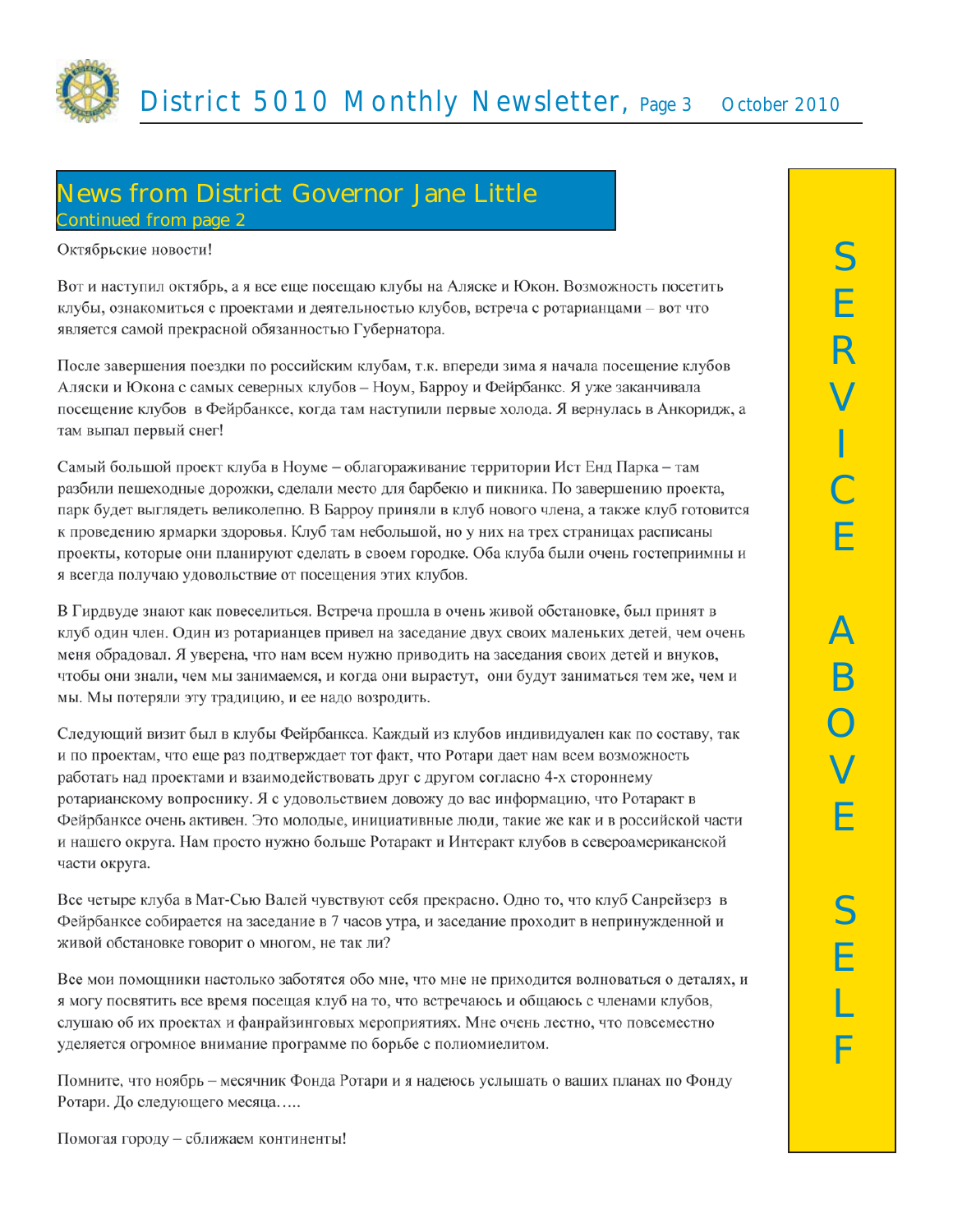# **District 5010 Clubs join to build school in Nicaragua By Chuck Cook, Rotary Club of Soldotna**

Wow, is all we can say about this unique District 5010 International Service Project to Masaya, Nicaragua. September  $5<sup>th</sup>$  thru  $12<sup>th</sup>$  2010, twenty six people from nine different Rotary Clubs stretching from Canada, to Russia, and all over Alaska joined together under the banner of Rotary to build an eight classroom school in two weeks!

This project began from last year's Wheelchair Distribution of 820 wheelchairs. During the September 2009 Wheelchair project we visited the Masaya, Nicaraguan School. The pollution and fumes from this LARGE POWER PLANT directly across the street were poisoning the school children and teachers. This sparked the momentum for which the Soldotna Rotary Club joined together Clubs throughout District 5010 to partner again with the Masaya Nicaragua RC.

This Rotary project began when the Nicaraguan based Project Hope, a cooperating organization, helped organize this school construction project. The trip was filled with lots of construction work but, we also allowed time to share with the 80 volunteer Nicaraguan workers and over 100 students the values of the Four Way Test. Each work day we highlighted a different country, one day it was Russia, then Canada, and Alaska. Other team members shared about their countries of Columbia, Cameroon, Chile,

and Sweden. The students and workers learned that Rotary is truly an International Service Organization.

Team One, a Project Hope team from Missouri jump started this project followed by Team Two, the District 5010 team; successfully working together to see this dream of a new school become a reality for these children. Team work was



*Al Fedoriak, PDG District 5010, laying block.*

defined with a clear goal to finish this school in two weeks! Both teams working together with the Nicaraguan volunteers sharing leadership gave us the commitment to see this project completed. Everyone's abilities were needed; the team was full of average people with little or no construction skills, just a heart for "Service Above Self." The new school will be completed and ready to open in a few short weeks.



*New school under construction* **Continued on p. 5**



*Masaya school children.*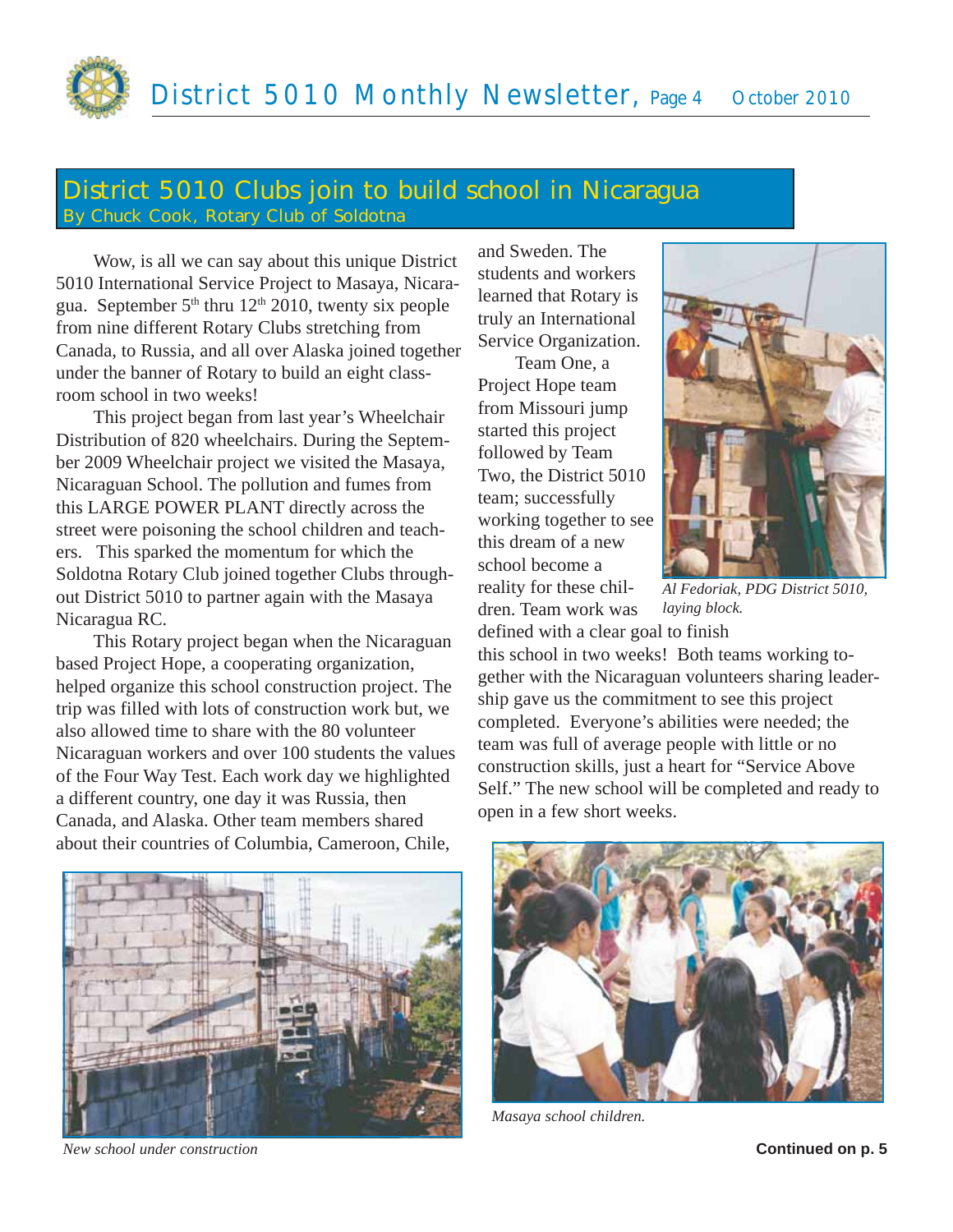

## **. . . School project highlights Rotary theme Continued from page 4**

The enthusiasm started September 2009 when a Soldotna Rotarian, Leonor Fraser, said, "We need to move this school!" Joining in this enthusiasm was Sister Ernestina, head teacher and Catholic Sister from Cameroon Africa who has been in Nicaragua for 8 years. She had dreamed of a new, safe, pollution-free place for the children to be able to study, and grow. The children are the future of this developing country where unemployment can reach as high as 91%. The average wage can be as low as \$.75 an hour. This "Building Communities Bridging Continents" project was a perfect example of bringing people, young and old, Rotarians, Interact, and Rotaract from Alaska, Russia, Canada, Columbia, Nicaragua, Chile and Cameroon

together to be the hands and feet of Rotary.

Thanks again to District 5010 for approving the 2-to-1 matching grant that will provide school desks, teacher tables, bookshelf's, computers, goats and chickens for this impoverished school. Our friends from Taiwan's Taipei Tin-Harbour Rotary Club have joined in with a substantial donation. In addition, Kenai Peninsula 4-H raised funds at



*Student holding much needed school supplies.*





the Alaska State fair, and Rotaract of Anchorage had several fund raisers to raise additional funds to provide much needed school supplies.

This project was bigger than any one person, yet small enough so each of us can make a difference. We hope after hearing about this project you too are empowered to Serve Above Self and jump into the power of Rotary! It only took one person with an idea to build the momentum and see this School become a reality. The power of Rotary is in your hands… let's get to work; there are many more things that need to be done!

## **World Polio Day offers unique opportunity for giving by Robert Weel,**

The United Nations has named Sunday, October 24 as World Polio Day. Rotarians around the world are planning events in celebration of this day. "*What could you and your club do".*

In San Francisco approximately 2000 people are expected to walk across the Golden Gate Bridge along with RI President Ray. A lighting of the Ferry Terminal with END POLIO NOW is planned for the evening.

In the week leading up to this event, The Rotary Foundation will be offering 2-for-1 recognition credit for Rotarians, let's give an early Christmas present to every contribution of US \$100.00 or more made to polio the children of the world. Please help Rotarians **on- line.** [See related story, page 2.] What an opportunity worldwide **END POLIO NOW**.

to complete the job. To qualify, though, your donation must be made on-line.

Making a donation on-line is much less expensive than processing checks through the bank. This opportunity will be open to all Rotarians worldwide for one week. If you have made the commitment to contribute to The Foundation, and in particular Polio, this is a wonderful opportunity to leverage your dollars like you never dreamt was possible.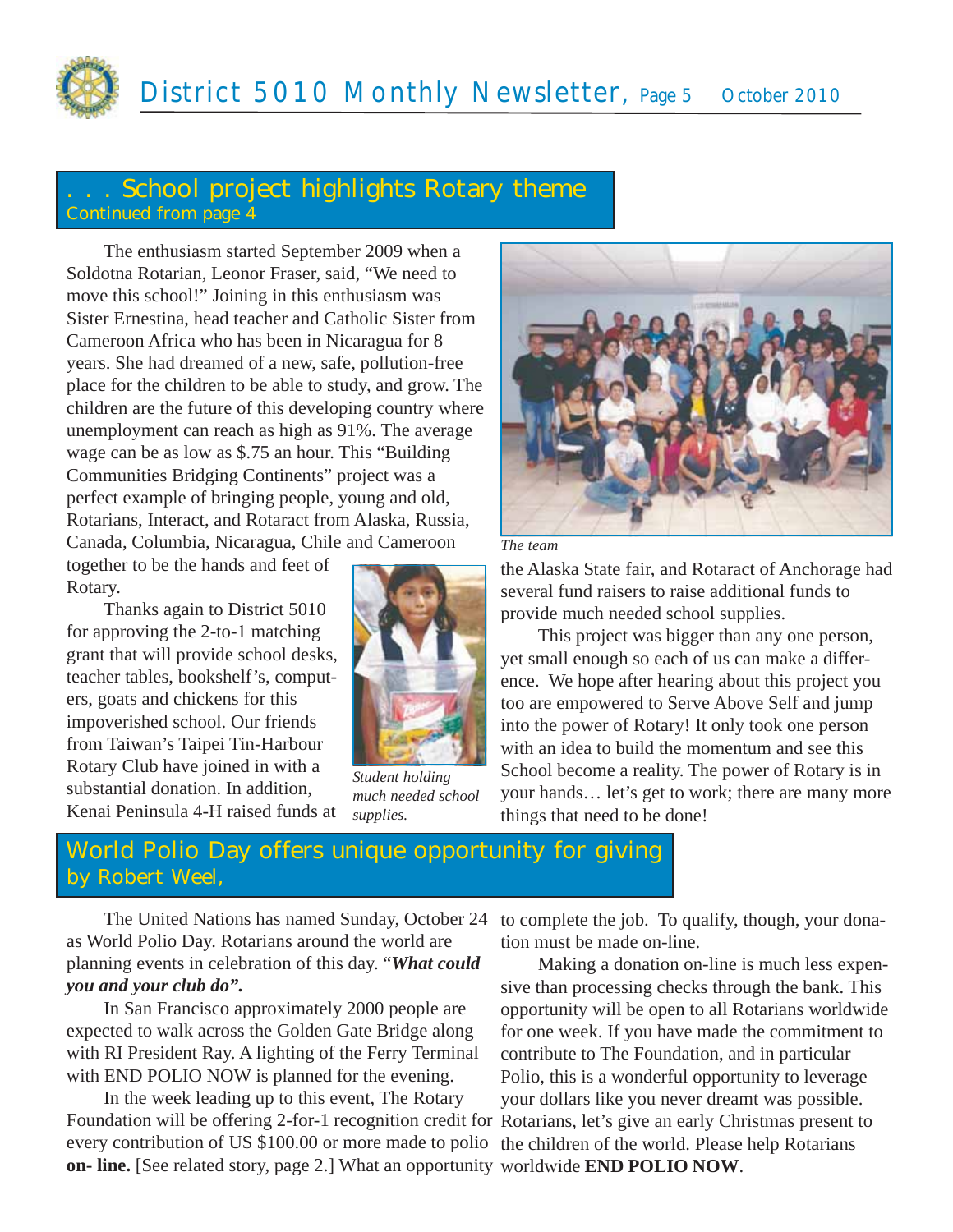

# **Club Focus – Anchorage**

### **Anchorage Rotary Club to create teen center**

Anchorage Rotary Club has undertaken the goal of designing, fund-raising, and building a teen center in the Z.J. Loussac library as one of president Cheryl Myers' pet projects during her year of leadership. Fellow Rotarian Carol Butler is leading a team of 15 talented, resourceful, and determined Anchorage Rotarians who are working behind the scenes to open the center prior to the end of the 2010-2011 school year. Currently there is no dedicated space in the library for teens; rather their resources are combined in the same area on the second floor with preschool and grade school aged children. The new space will be in the SW corner on the third level and will be enclosed in glass modular walls. It will include the latest technology, a flat screen TV, a new teen collection and colorful, moveable furniture for group gatherings and/or study areas. Rules for a logo contest are currently being designed by library staff to be distributed to 12-18 year old students. The winning logo designer will receive an ipad for their efforts and the logo will be imprinted on the entryway door into the teen center and used in all marketing materials. The Friends of the Library awarded a \$5,000 donation for a new teen collection for this space and corporate donations are being actively pursued. If you'd like further details, contact Carol Butler at carolbutler@gci.net or 244-1800.

## **Raffle to benefit Rainbow Connection Center**

The Anchorage Rotary Club chooses a local nonprofit organization to raise funds for each

year. This year, President Cheryl Myers chose The Rainbow Connection Therapeutic Horseback Riding Center to be the recipient of the club's fund-raising efforts. A Raffle Committee was formed to plan a program to raise at least \$25,000 for this organization.



The Raffle Committee worked with the Rotary Club in Steamboat Springs, CO to come up with a destination package swap to benefit both clubs. Each club had to find their own airfare, but then each club provided 5 nights of accommodations, one meal and 1-2 activities for the winner to

enjoy. This worked out very well and both packages were worth about \$3,000 each. The trip to Steamboat Springs includes round trip airfare for two and two days of skiing for two, as well as five nights accommodation in a condominium.

The committee was also successful in acquiring three other top notch prizes from local vendors to round out the prize list for the raffle. These include a fishing trip for four out of Seward, a \$750 gift card to Sportsman's Warehouse, and a \$500 gift card to Allure Day Spa.

Tickets are \$25 each or 5 for \$100. Raffle tickets are being sold to club members, all other Rotary clubs, businesses, family, and friends throughout the community. Any remaining tickets will be sold at Rainbow Connection's Black Tie Cowboy Ball on 11/ 12/10. Winning tickets will be pulled during that event.



## Rotary District 5010 Assembly & Conference June 16-19, 2011 Homer, Alaska

For details or to register early, go to **http://homer.rotary5010conference.org**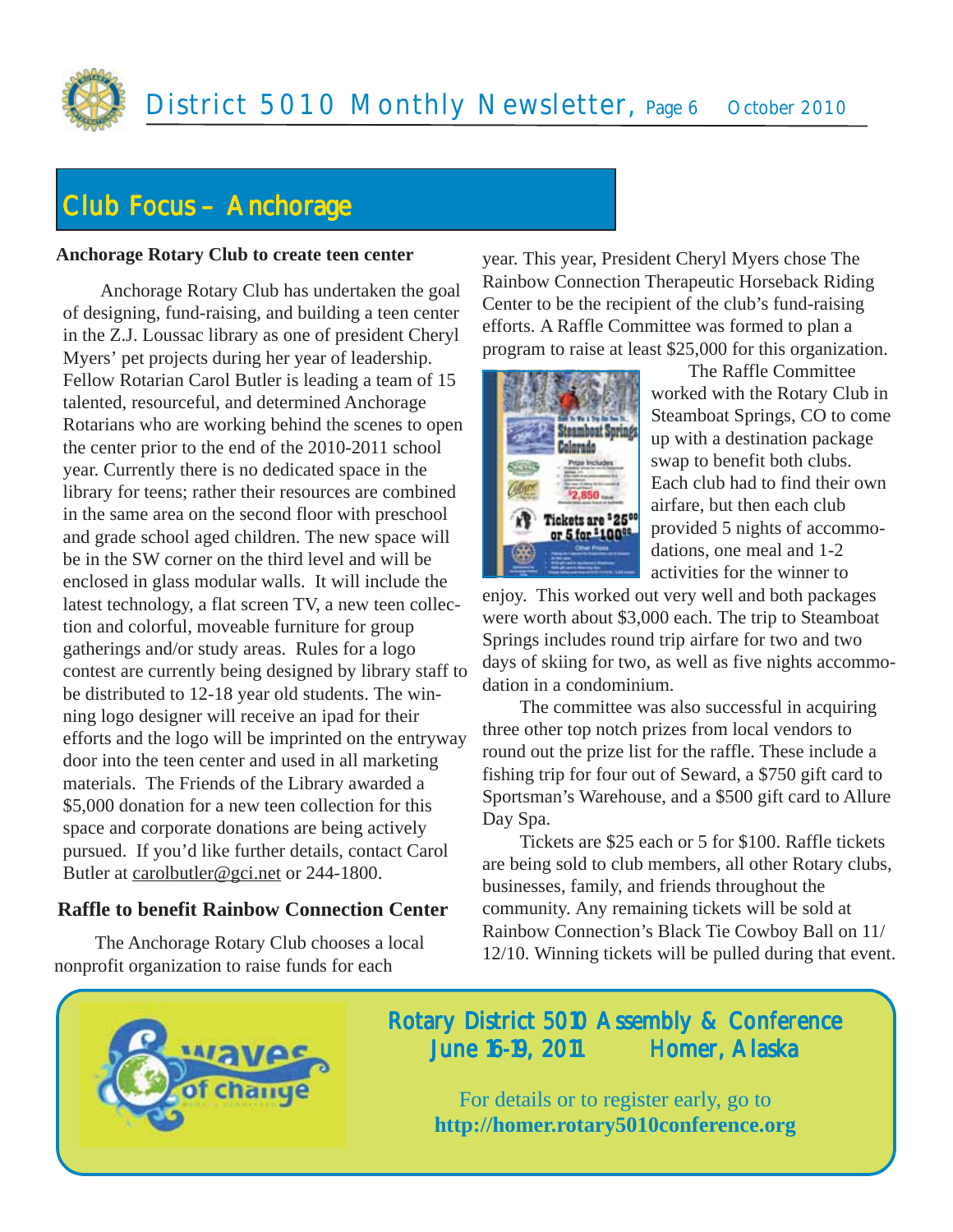

# Club Focus **– Projects**

#### **Anchorage club planning major events by Jon Deisher**

We have a group of about 25 Anchorage Rotary Club members, family members and friends planning to go to India Feb. 10-21. The trip includes Polio Immunization in the Mewat District, in cooperation with the Megapolis Rotary Club of Delhi India; a tour of central India high points, including tours of Dehli, Jaipur-Ranthambhor (Tiger Preserve Safari), and Agra City and the Taj Mahal; and "Polio Awareness Rallies" at various villages along the way. Following this trip, 12 to 14 people will participate in a Friendship Exchange with the Rotary Club of Chandigarh in Punjab State in the Northwest region of India. For more information contact Jon Deisher: 622-1960W/ 360-5432, deisher@me.com.

**Pillars of America Speaker Series** — Pillars is a program of the several Anchorage Rotary Clubs, with participation from Rotarians throughout Anchorage. The chair this year is Lynn Spivey (pillarsofamerica@gmail.com.) The mission of Pillars, with financial support from Rotary and business sponsorship, is to promote citizenship, self-esteem, and personal responsibility among local high school students by bringing inspirational speakers to address them over sponsored lunches. Speakers are chosen specifically for their message to youth. We are in the selection process for our speakers for Feb 1 and 16th. We are seeking local speakers that are attractive for school youth.

#### **Soldotna Club Can Use Your Help!**

Soldotna Rotary Club is sending "Troop Support Care Packages" to military personnel serving in Afghanistan and Iraq and we could use your help! We need mailing addresses for American and Canadian Service men and women serving overseas. The "Care Packages" are a gift from our Club as a way to say "Thank You for your Service". Each package contains items not normally available to Troops serving in the

Field. Packages may include paperback books, beef jerky, candy and gum, toothpaste and brushes, snacks and energy bars, lip balm and sunscreen, and a variety of items that are useful or may be used as gifts for local children. If you know of American or Canadian military service personnel that might like to receive a "Care Package" please send their mailing address to: Allen Auxier, Soldotna Rotary Club, P. O. Box 2486, Soldotna, AK 99669

## **Kenai Rotarians Help Build Park by Matt Wilson**

Rotarians with the Kenai Rotary Club in Kenai, Alaska are teaming up with the City Of Kenai to build a community park.



Several Rotarians showed up on Thursday, September 16, 2010 to help pour concrete into forms that had been built previously to support 2 new picnic shelters for the community. The Club will construct the shelters as well as fire pits and a horse shoe pit. The community park will also include a new parking area and trail around the lake.

## **Wasilla Fund-raiser swells club coffers By Michael Combs**



Wasilla club's gala auction fundraiser attracted a crowd of 130 Rotarians and community members to the August event. When the evening was over, Wasilla had raised

\$15,000 to add to its coffers to support its various projects during the 2010-2011 year.